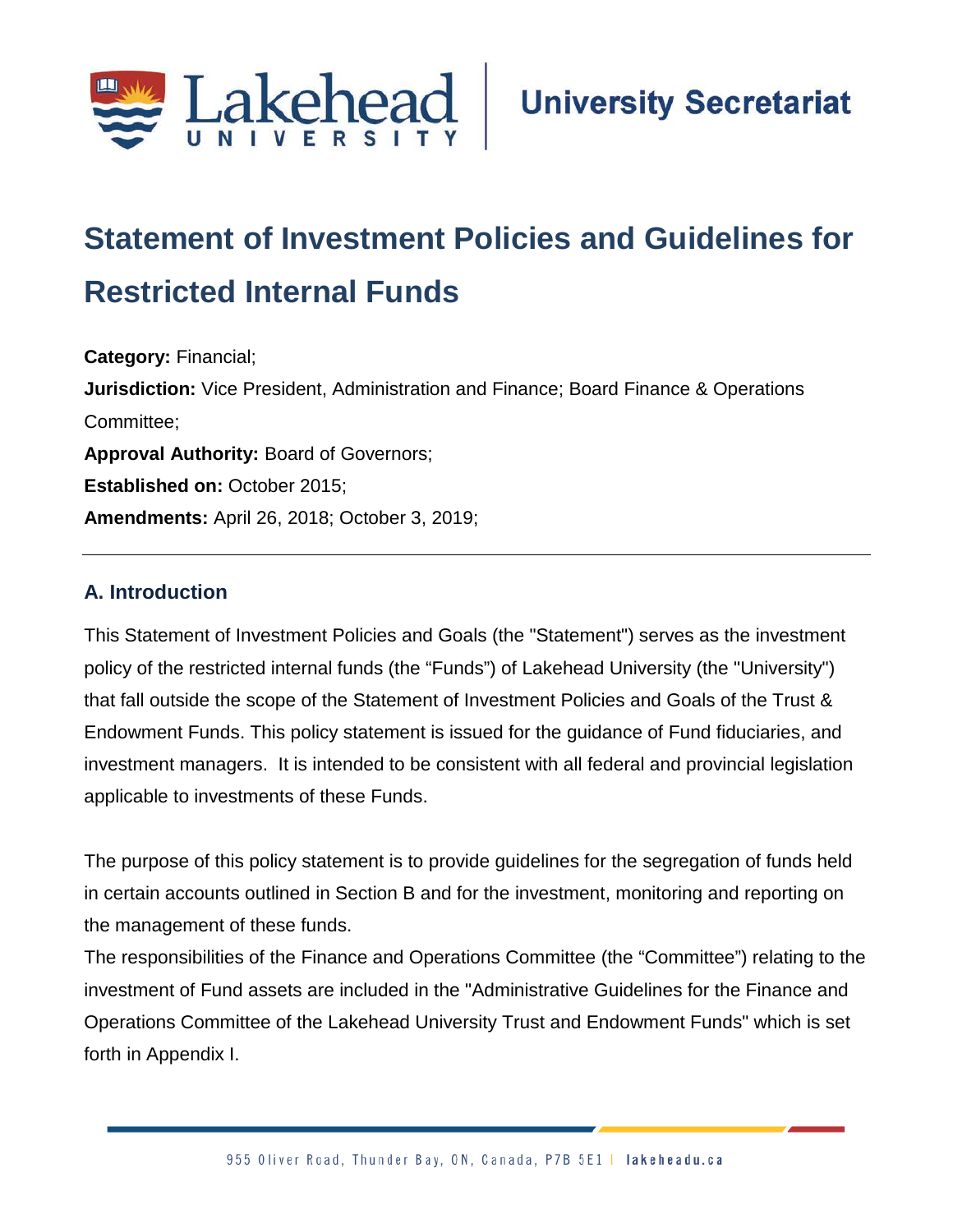This Statement will be reviewed annually and may be revised to reflect changes in objectives, Fund risk characteristics, and business and financial market conditions.

This Statement was created as part of an exercise reviewing the overall asset mix of the Funds.

#### **B. Identification of Fund Type and Liabilities**

The Funds of Lakehead University covered under the scope of this Statement comprise the following five funds which are described below:

#### **Excess Borrowings:**

Excess borrowings resulting from the issue of bonds in Fall 2005 and invested for the purpose of financing certain capital projects. These funds can be used for purposes described in the University's 'Use of Excess Borrowings Policy'.

#### **LU Endowment Trust:**

Funds set aside for either the Finnish Chair which is an externally restricted endowment or a Board Internally Restricted Endowment. A portion of the annual return of the Funds set aside for the Finnish Chair is required for annual spending and a portion of the return is added to the endowment.

#### **Sinking Fund:**

Funds set aside by the University to pay down principal and interest payments of certain capital projects that run past their original life. The Sinking Fund is mandatory and imposed by the Board of Governors.

#### **Research Chairs:**

Funds set aside and invested for the purpose of financing the ground-breaking research grants of the Lakehead University Research Chairs.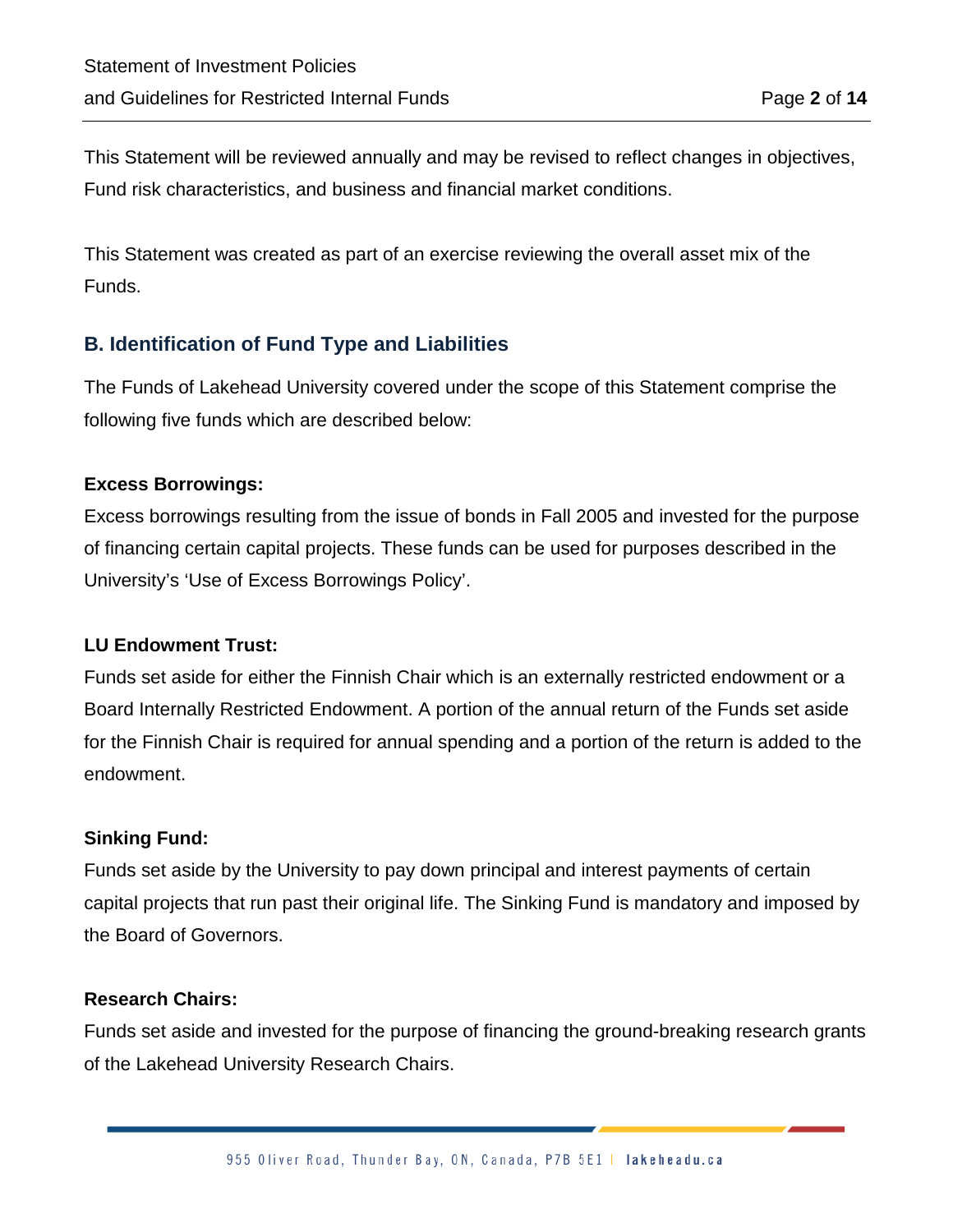#### **Residence Reserve:**

Funds set aside and earmarked for the purpose of financing emergency spending with respect to the University's residences.

#### **C. Risk Tolerance**

The University's tolerance for risk with respect to the Funds varies by entity. The LU Endowment Trust Sinking Fund and Research Chairs can be defined as 'slightly below average', where average is defined as a typical 60% equity / 40% fixed income portfolio. A permanent loss of capital is the most important risk to be managed. These entities will be invested according to Asset Mix A. The Excess Borrowings and Residence Reserve can each be defined as 'below average'. Short-term volatility should be taken into consideration in the management of these entities. These entities will be invested according to Asset Mix B.

#### **D. Objectives**

The Committee acknowledges that each of the entities serves its own unique purpose. However, the Funds' shared objective is to maintain purchasing power after spending, inflation, and applicable fees. Emphasis should be placed on downside protection in the management of the Funds. With the exception of the Sinking Fund, the entities will be managed on a going concern basis. The investment horizon of the Funds varies by entity and can be summarized by the following table:

|                   | <b>Excess</b> | LU Endowment        |                 | Research  | Residence |
|-------------------|---------------|---------------------|-----------------|-----------|-----------|
| <b>Borrowings</b> | Trust         | <b>Sinking Fund</b> | <b>Chairs</b>   | Reserve   |           |
| Investment        |               |                     | Term of non-    |           |           |
| Horizon           | Long-term     | Uncertain           | amortized debt. | Long-term | Long-term |
|                   |               |                     | $10+$ years     |           |           |

Success of the investment program is to be measured in both terms of relative performance versus appropriate benchmarks and absolute performance. Specific performance goals are outlined in Section F.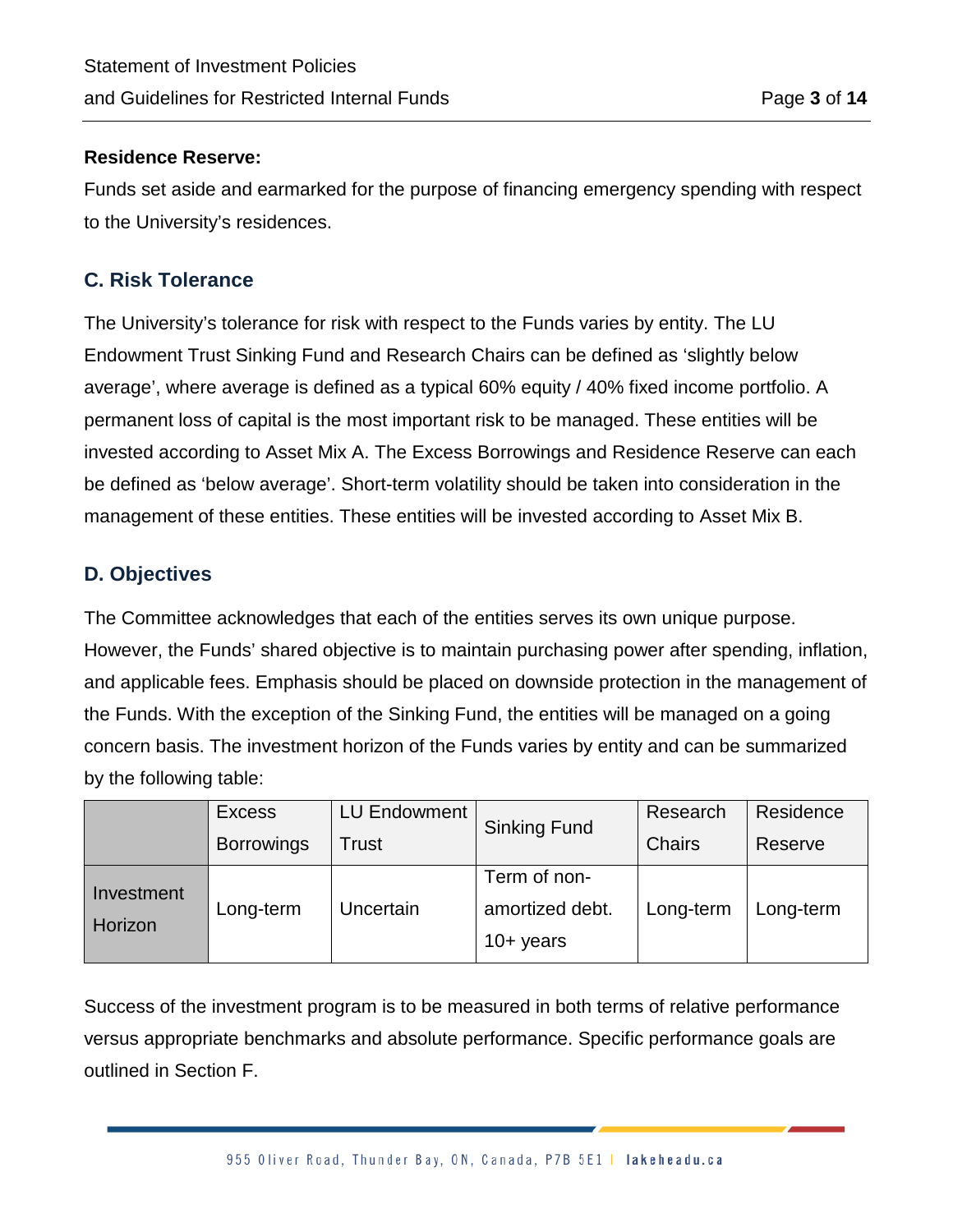#### **D. Liquidity**

The liquidity requirements of the Funds vary by entity and can be summarized by the table below. The entities require a level of liquidity necessary to meet any spending requirements which can also be summarized by the table below and may change from time-to-time.

|                                         | <b>Excess</b><br><b>Borrowings</b>                                        | LU<br><b>Endowment</b><br><b>Trust</b>                | <b>Sinking Fund</b>                                              | <b>Research</b><br><b>Chairs</b> | <b>Residence</b><br><b>Reserve</b>                                 |
|-----------------------------------------|---------------------------------------------------------------------------|-------------------------------------------------------|------------------------------------------------------------------|----------------------------------|--------------------------------------------------------------------|
| <b>Liquidity</b><br><b>Requirements</b> | High need for<br>liquidity due<br>to uncertainty<br>in spending<br>levels | Low                                                   | Specific<br>upcoming<br>obligations<br>(principal)<br>repayment) | Low                              | Emergency<br>Funding                                               |
| <b>Spending</b><br><b>Requirements</b>  | Ad hoc and<br>significant in<br>magnitude                                 | Spending in<br>relation to<br><b>Finnish</b><br>Chair | Future principal<br>repayments                                   | \$300,000<br>Annually            | Ad hoc and<br>small in<br>magnitude<br>relative to<br>account size |

#### **E. Asset Allocation and Rebalancing**

Asset allocation or mix refers to the allocation assets of the Funds among the major asset classes, including, but not limited to, Canadian and global equities, Canadian bonds and cash. The Funds are currently invested in a balanced portfolio comprised of underlying pooled funds. Asset classes, asset allocation targets and permissible ranges for the Fund are set forth below as determined by the Committee with help from the investment consultant.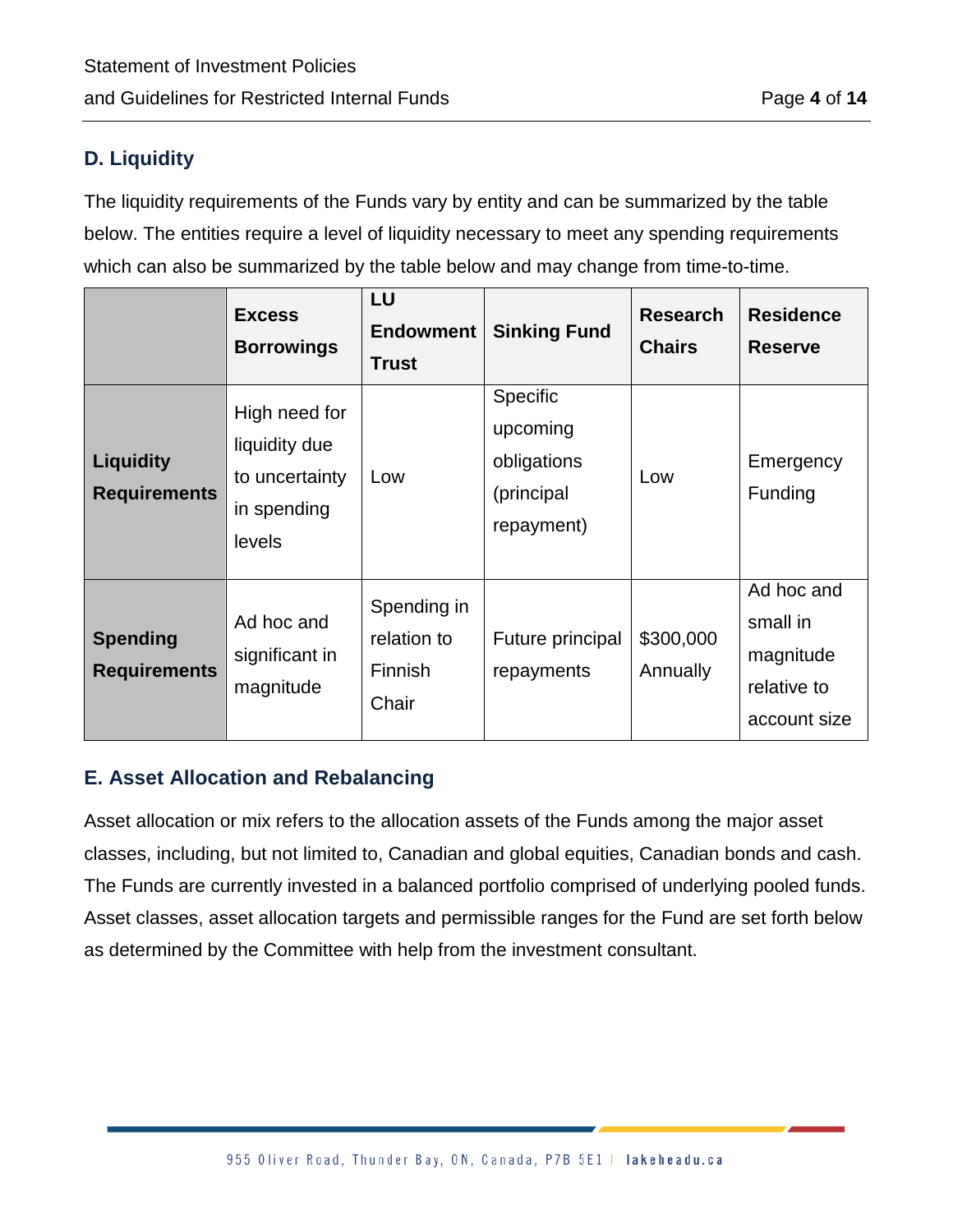#### **Asset Mix A**

| <b>Asset Class</b>       | Target* | <b>Permissible Ranges*</b> |
|--------------------------|---------|----------------------------|
| <b>Canadian Equities</b> | 15%     | $5 - 25%$                  |
| <b>Global Equities</b>   | 40%     | $30 - 50%$                 |
| <b>Bonds</b>             | 45%     | $35 - 55%$                 |
| <b>Cash Equivalents</b>  | $0\%$   | $0 - 15%$                  |

#### **Asset Mix B**

| <b>Asset Class</b>       | Target* | <b>Permissible Ranges*</b> |
|--------------------------|---------|----------------------------|
| <b>Canadian Equities</b> | 5%      | $0 - 10%$                  |
| <b>Global Equities</b>   | 15%     | $5 - 25%$                  |
| <b>Bonds</b>             | 75%     | $65 - 85%$                 |
| <b>Cash Equivalents</b>  | 5%      | $0 - 20%$                  |

*\* As a percentage of the Total Fund*

In instances where the Funds are invested in a balanced pooled fund, the investment manager is responsible for rebalancing the pooled fund as necessary to ensure the minimum and maximum thresholds are not breached. In cases where pooled funds of multiple managers are invested in to create a balanced portfolio, rebalancing will be performed by the custodian with the assistance of the investment consultant.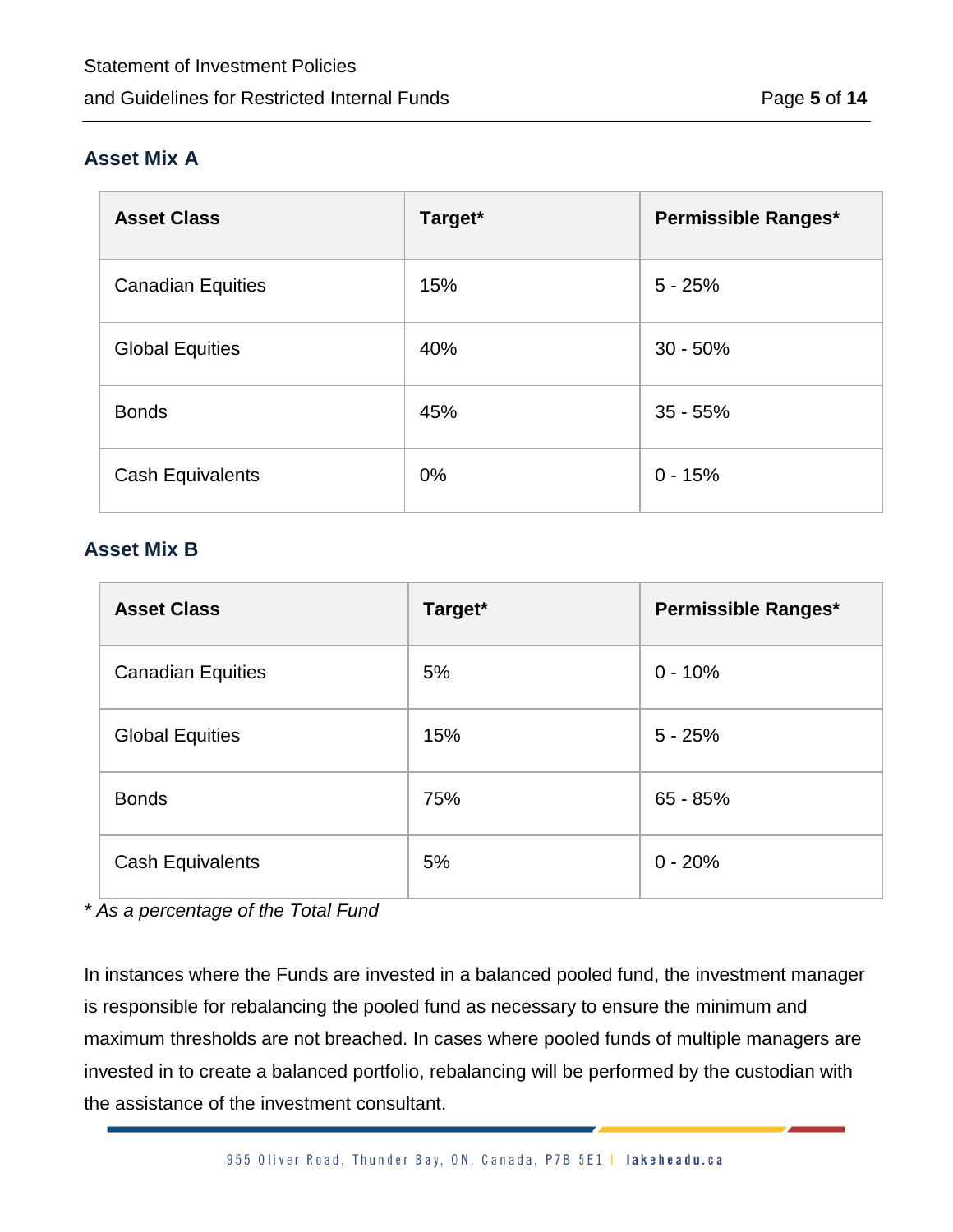#### **F. Performance Goals**

The absolute return objective of the Funds is to achieve a rate of return equal to or greater than the level of inflation (defined as the Canadian Consumer Price Index or 'CPI') after disbursements and expenses.

The benchmark relative return objective of the entities invested in accordance with Asset Mix A is to exceed by 0.50% the rate of return that would have been earned by the passive management of the Policy Benchmark:

| <b>Asset Class</b>     | <b>Policy</b><br><b>Mix</b> | <b>Asset Class Benchmark</b>                          |
|------------------------|-----------------------------|-------------------------------------------------------|
| <b>Canadian Equity</b> | 15%                         | S&P/TSX Composite Index                               |
| <b>Global Equity</b>   | 40%                         | MSCI ACWI Index (net dividend withholding tax) in \$C |
| <b>Canadian Bonds</b>  | 45%                         | FTSE TMX Canada Universe Bond Index                   |
| Cash                   | $0\%$                       | FTSE TMX Canada 91 Day T-Bill Index                   |
| <b>Total Benchmark</b> | 100%                        | <b>Blended Return</b>                                 |

The benchmark relative return objective of the entities invested in accordance with Asset Mix B is to exceed by 0.25% the rate of return that would have been earned by the passive management of the Policy Benchmark:

| <b>Asset Class</b>     | <b>Policy</b><br><b>Mix</b> | <b>Asset Class Benchmark</b> |
|------------------------|-----------------------------|------------------------------|
| <b>Canadian Equity</b> | 5%                          | S&P/TSX Composite Index      |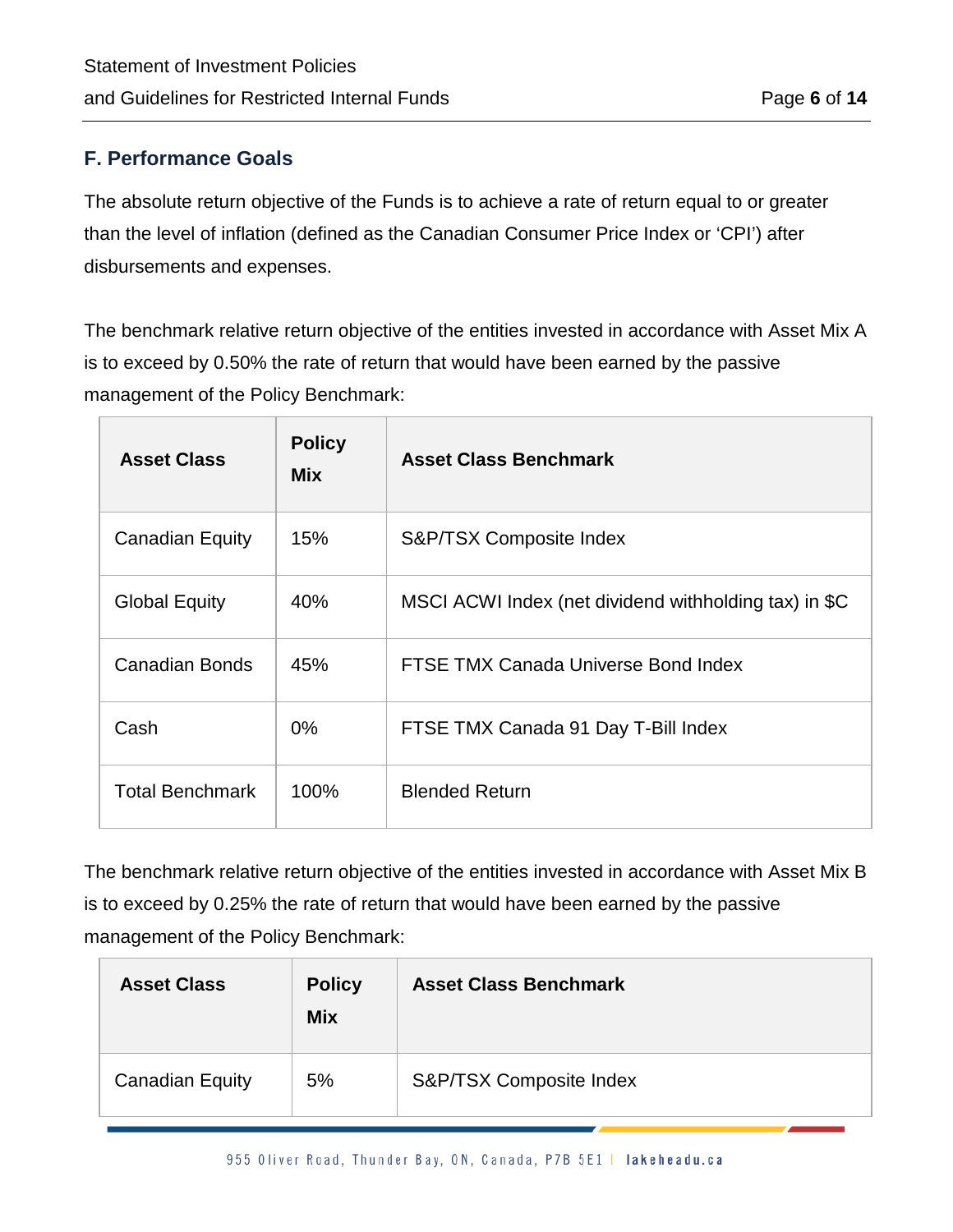| <b>Global Equity</b>   | 15%  | MSCI ACWI Index (net dividend withholding tax) \$C |
|------------------------|------|----------------------------------------------------|
| Canadian Bonds         | 75%  | FTSE TMX Canada Universe Bond Index                |
| Cash                   | 5%   | FTSE TMX Canada 91 Day T-Bill Index                |
| <b>Total Benchmark</b> | 100% | <b>Blended Return</b>                              |

The underlying asset class components/funds should match or exceed the rate of return achieved by the identified Asset Class Benchmark and the median investment manager in a universe of comparable peers (where such a universe is available).

#### **G. Investment Guidelines**

Allowable investments include all permitted securities outlined in the policy statements of the pooled funds that the University is invested in. Investment managers must comply with, and attest to compliance with, the policy statements of the pooled funds invested in by the Funds.

#### **H. Derivatives Guidelines**

The Committee is willing to accept the policies of the pooled funds which the Funds are invested in including any guidelines related to the use of derivatives.

The manager's equity strategies may selectively enhance yield with derivatives strategies such as covered calls, call spreads or put spreads, or hedge up to 100% of their foreign currency exposure.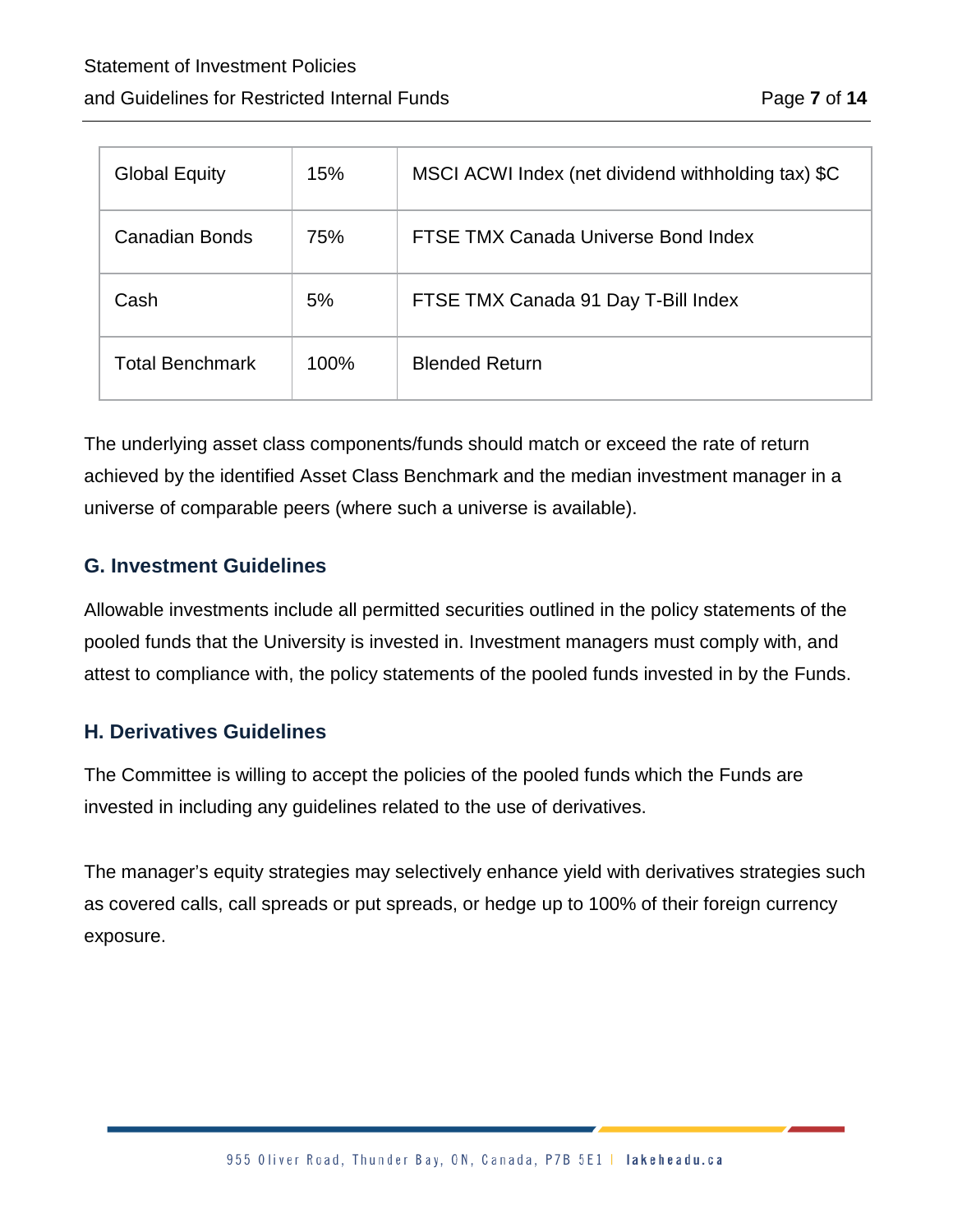#### **I. Performance Monitoring and Review**

The Committee will monitor the performance of the Funds, relative to the objectives and performance goals specified in the Statement no less than quarterly. The risk profile will also be monitored as measured by the standard deviation of monthly returns as well as riskadjusted returns as measured by the Sharpe Ratio.

If an investment manager fails to achieve the performance goal over six consecutive quarters, the Committee will place the investment manager 'on watch' and consider if a review is required. The Committee will also monitor the investment manager's performance in each underlying asset class and may put the manager 'on watch' if an underlying component fails to meet the above criteria.

The Committee will also consider reviewing an investment manager when one or more of the following circumstances prevail:

- the investment manager's short-term underperformance is found to be a result of a change in the investment manager's investment style, process or discipline or a change in the key investment personnel;
- there is a significant change in the risk profile of the investment manager;
- the investment manager's investment style is no longer appropriate given the Funds' requirements;
- the investment manager's reporting and client service are unsatisfactory; or
- the Committee has concerns regarding the investment manager's ethics.

Notwithstanding the above, the Committee may recommend to the Board of Governors that a manager be terminated for any reason that the Committee deems appropriate. The Board of Governors may terminate a manager for any reason in the Board's sole discretion.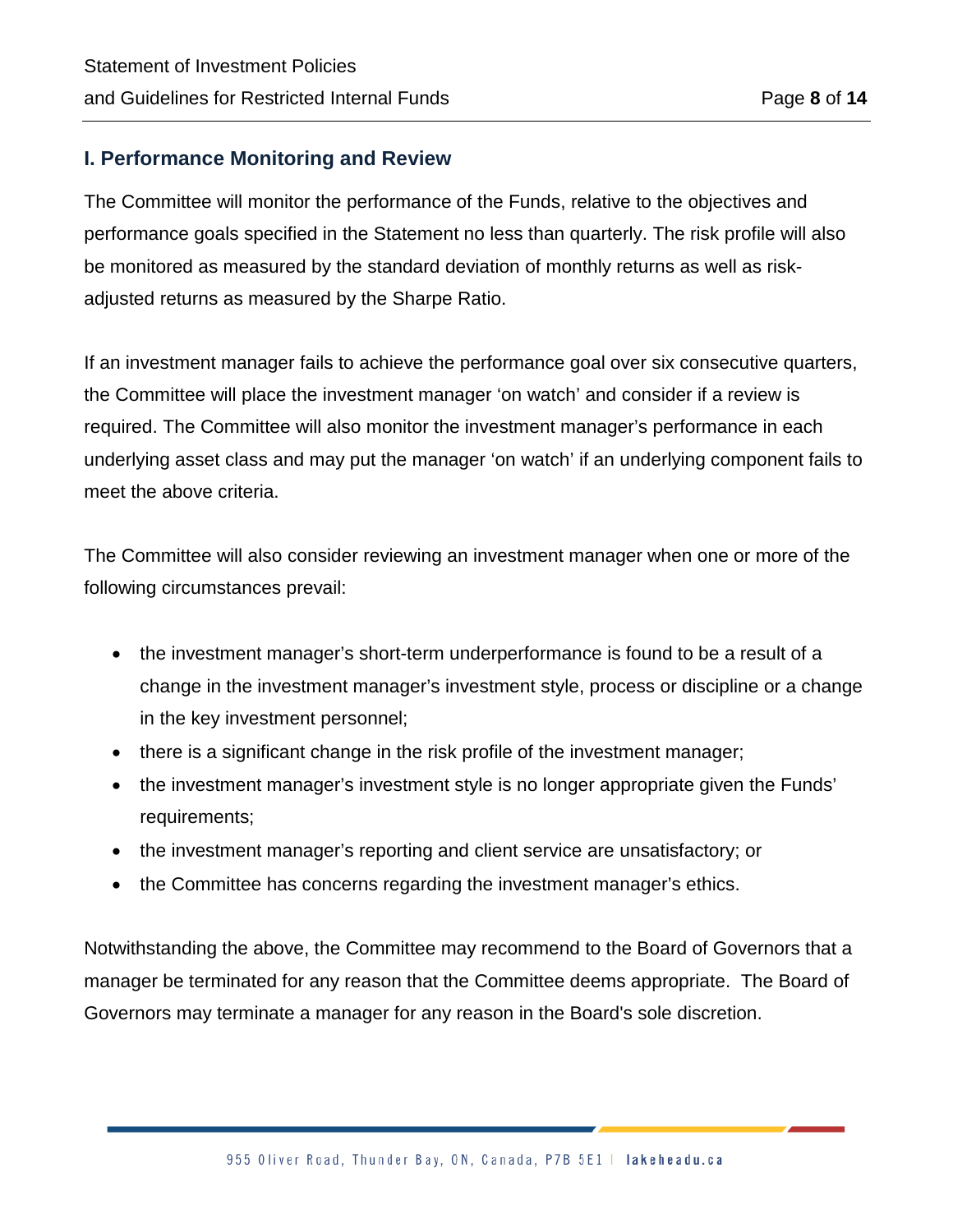- i. A formal review triggered by any of the above criteria will be conducted by the Committee, or a delegated party, and the process will include the following:A qualitative review of the manager will be prepared addressing the following criteria;
	- Organizational structure / changes
	- Personnel changes
	- Investment style / process
	- Risk controls
- ii. A quantitative report will be prepared considering risk and return performance relative to any appropriate benchmarks and peer universes;
- iii. The Committee will consider whether the benchmark objective(s) continue to be appropriate;
- iv. The Committee will decide whether there has been a fundamental change at the investment manager's operation which renders them no longer appropriate for the Fund's mandate; and
- v. If required, the Committee will conduct an investment manager search for a replacement investment manager, or a replacement investment manager for the identified asset class(es).

#### **J. Responsible Investing**

Effective November 24, 2016 the Board of Governors adopted a Responsible Investment Policy. The purpose of the Lakehead University Responsible Investment Policy is to ensure the University exercises its fiduciary duty in achieving the best Return on Investments (ROI) within a tolerable risk profile, in its Restricted Internal Funds and Trust and Endowment Funds; with a view to the impact of governance, environmental and social responsibility factors on the macro political economy, the investment market, and the public interest.

To that end, Lakehead University incorporates environmental, social, and governance (ESG) factors, as defined in the UNPRI, into the investment of all Restricted Internal Funds and Trust and Endowment Funds. The Responsible Investment Policy should be reviewed in conjunction with this Statement.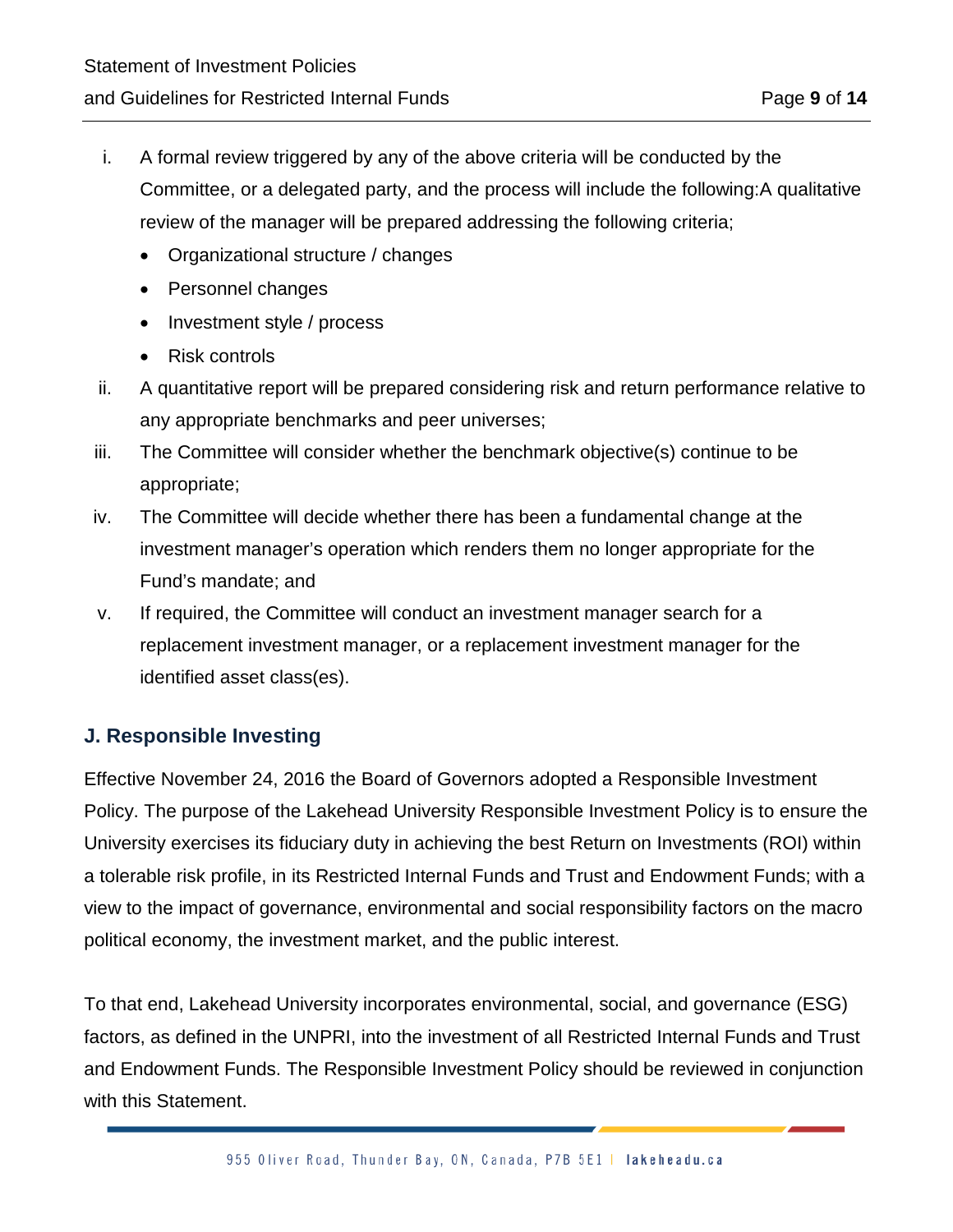#### **K. Securities Lending**

A Securities Lending Program may be permitted, subject to review of the procedures and processes of the Custodian and the investment manager(s).

#### **L. Conflict of Interest**

The assets of the Funds shall not be used for the purpose of making loans, including loans to officers or employees of the Employer or their family members.

The Trustees have responsibility to oversee, disclose and correct any actual or perceived conflicts of interest on the part of all parties associated with the Fund or the investment of the assets of the Fund.

The Administrator and any of its officers and employees engaged in the administration of the Funds, or any Trustee or agent appointed by the Administrator or by the Trustees, shall not knowingly permit his or her interest to conflict with his or her duties or powers relating to the Funds or the investment of the assets of the Funds. Any actual or perceived conflict of interest shall be reported to the Trustees immediately and the Trustees shall be the sole arbiter in determining whether the conflict of interest exists and, if so, shall take the necessary measures to remedy the situation.

#### **M. Adoption**

Subsequent to a recommendation from the Finance and Operations Committee, the foregoing Investment Policy was adopted by the Board of Governors at its meeting held on April 26, 2018.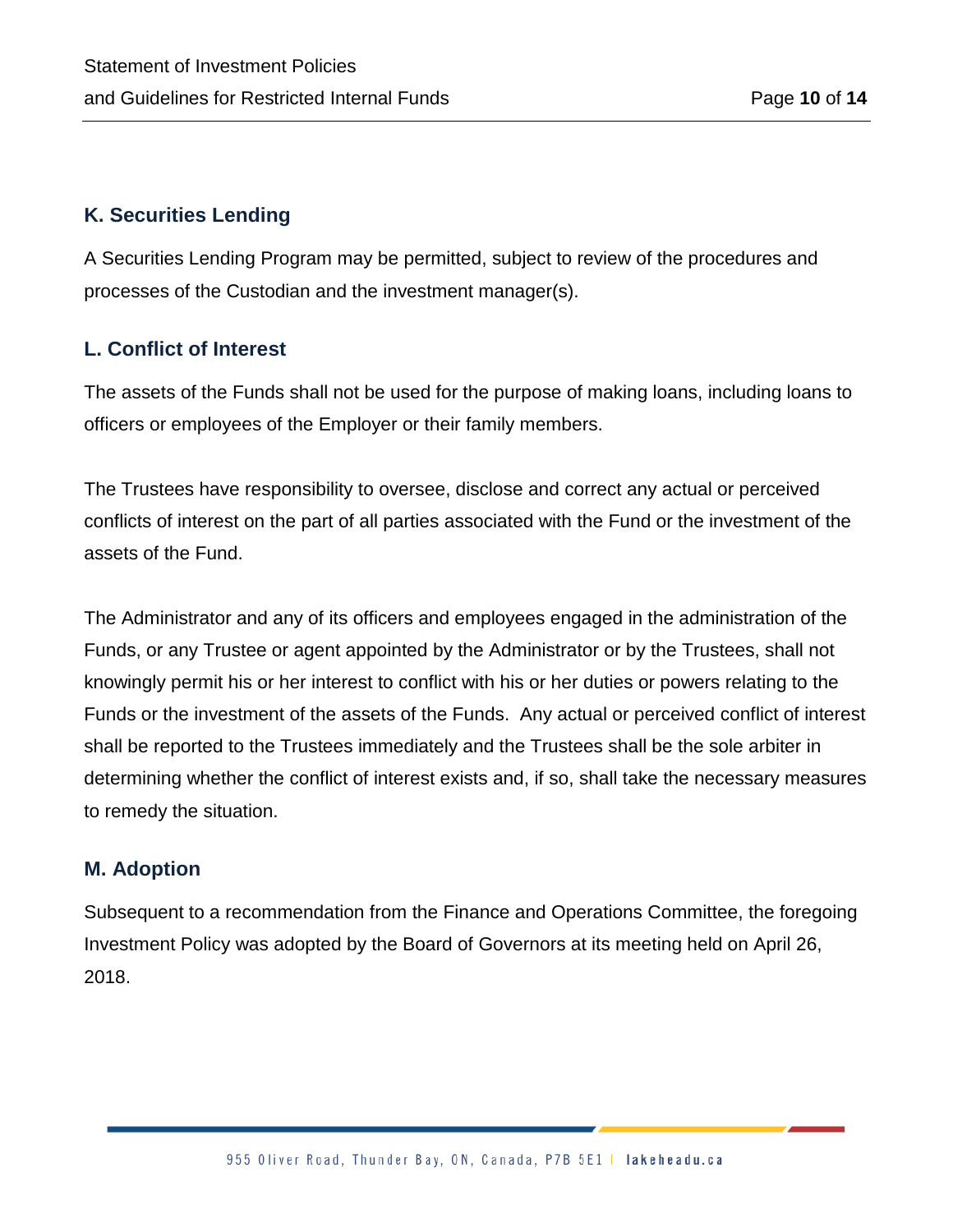## **Appendix 1**

### **Administrative Guidelines for the Finance and Operations Committee of the Lakehead University Trust and Endowment Funds**

The Finance and Operations Committee is responsible to the Board of Governors of Lakehead University. The Committee's purpose is to oversee the investment management and related administration of the Trust and Endowment Fund of Lakehead University as well as the other entities within the scope of this Statement.

The functions and responsibilities of the Committee with respect to the Trust and Endowment Fund are to:

- Identify providers of investment management, custody, and/or fund record-keeping. Such services may be provided by a single organization or by multiple vendors, and after due consideration the Committee shall select and recommend to the Board of Governors the most appropriate offerings for the Plan.
- Identify investment vehicles, whether segregated or pooled or mutual funds, that will satisfy the requirements of the Fund given investment preferences and tolerances for risk.
- Recommend to the Board of Governors the appointment of an investment performance measurement service to monitor the performance of the managers on a periodic basis.
- Recommend to the Board of Governors the replacement of investment managers or vehicles if managers have not performed satisfactorily or are not able to address the needs of beneficiaries or requirements of the Committee.
- The Committee is to periodically review various alternatives for more cost effectively or efficiently managing and administering the Fund's investments.
- Recommend to the Board of Governors, one or more investment management consultants to assist in any of the foregoing or other related functions and approve the fees.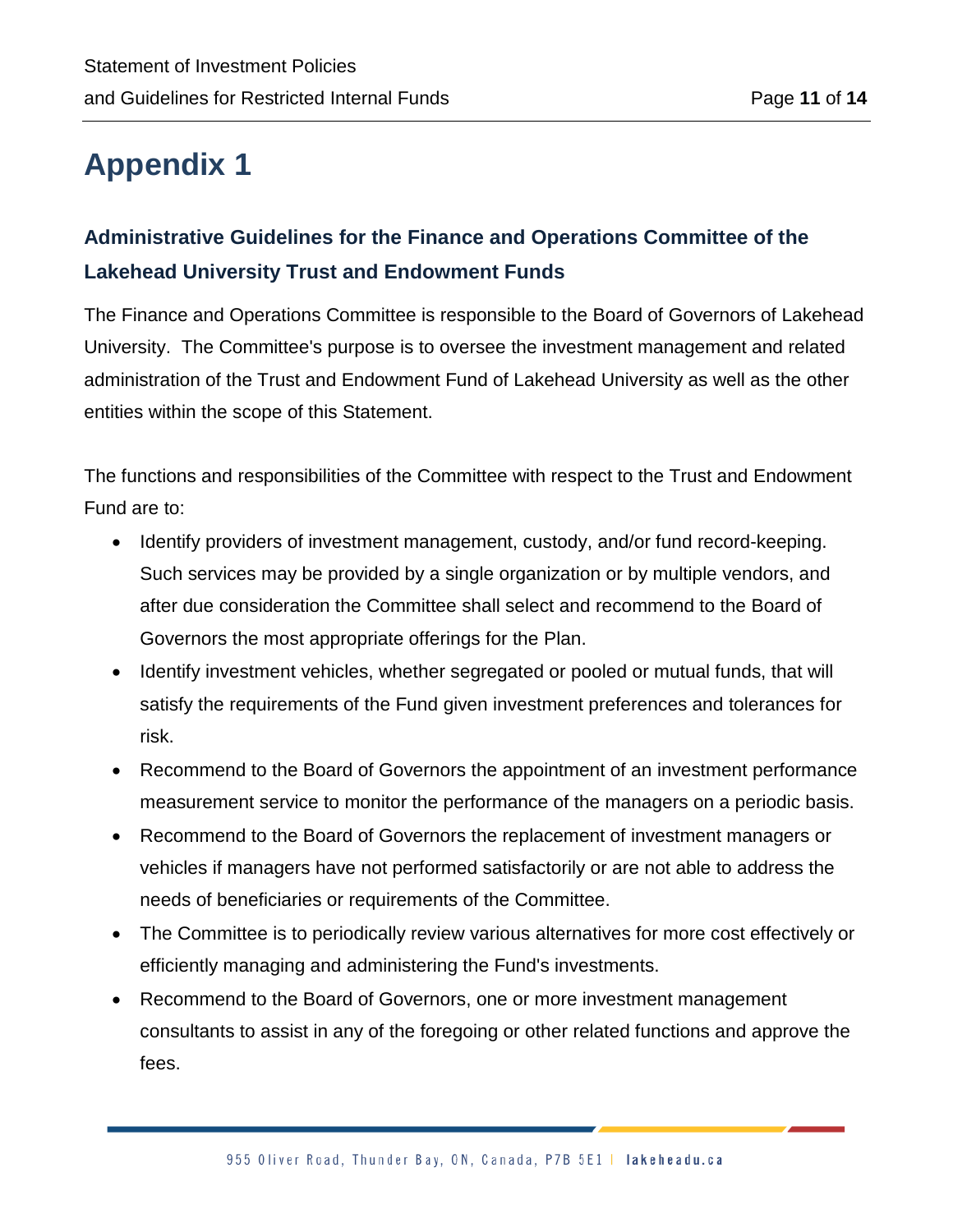• Review this Statement on an annual basis and recommend to the Board of Governors, any appropriate changes.

These administrative guidelines are intended to provide direction to the Committee but may be varied or changed from time to time by the Committee. The Statement should be reviewed annually by the Committee.

#### **Investment Manager Communication and Reporting**

The investment manager(s) is expected to meet at least annually or upon request of the Committee. Additionally, the investment manager(s) are expected to provide:

- 1) INITIALLY, a written statement acknowledging acceptance of the Statement of Investment Policy and Guidelines and the performance standards therein stated;
- 2) statements to be provided that include:

A. the monthly cost and market value of fund shares, the number of shares owned and all principal and income cash transactions for the various funds.

B. On a quarterly basis, in addition to the monthly report, the investment manager(s) will supply a statement showing for each fund offering:

1. the fund holdings broken out, minimally, by equity, fixed income, cash equivalents and uninvested cash balances and

- 2. fund positions, by individually-named securities
- 3) QUARTERLY, a report, within 30 days after the end of each calendar quarter, in the following format:

#### **A. Review of Organizational Structure**

- 1) Organizational changes of investment managers (i.e. ownership, staff, clients)
- 2) Assets and accounts under management for those firms in total and by product
- 3) Product asset growth, for product(s) utilized by the University, for each of the last three years

#### **B. Summary of Investment Guidelines**

- 1) Summarize guidelines and objectives
- 2) Discuss adherence to guidelines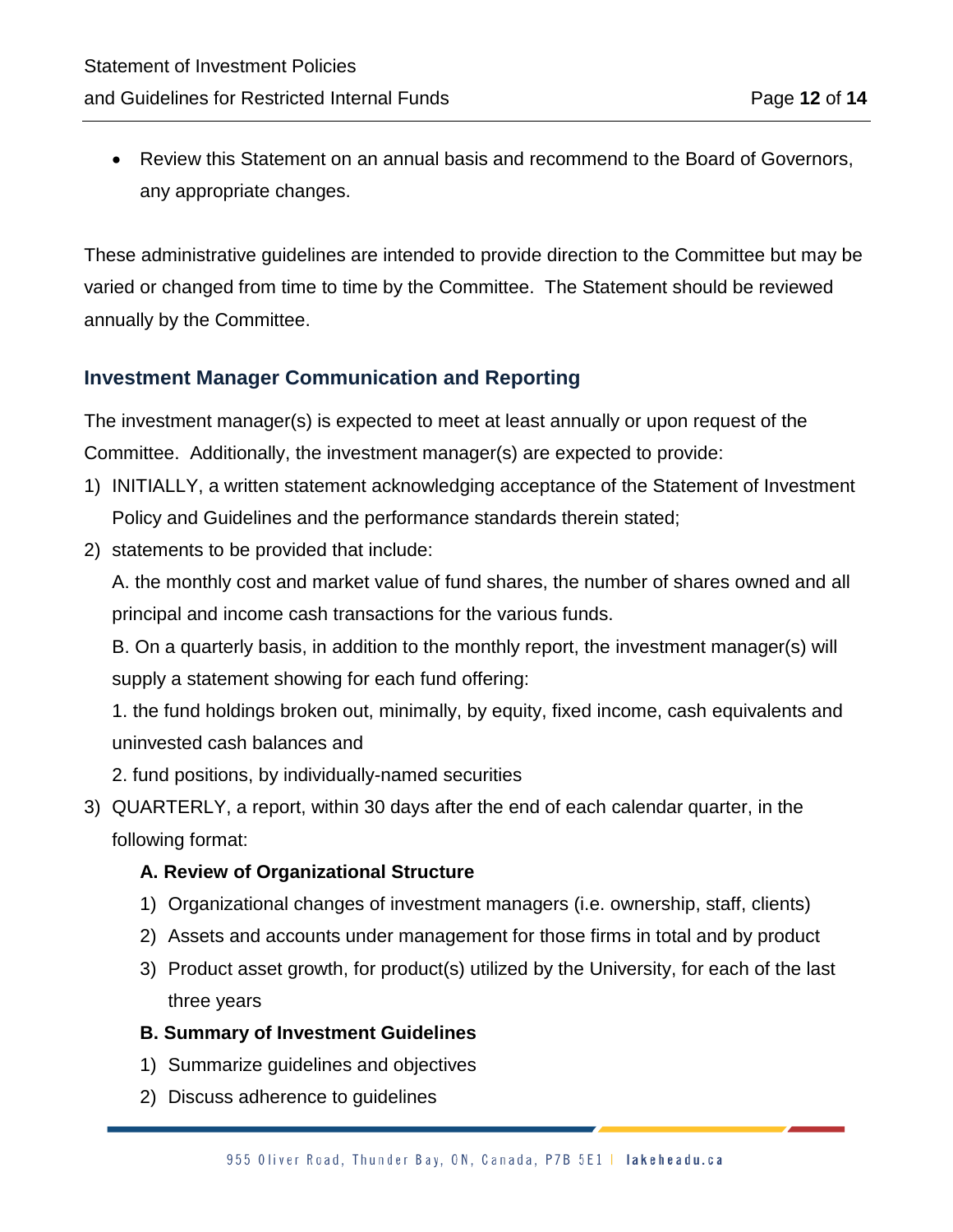3) Provide any comments and suggestions regarding policy constraints, guidelines, etc.

#### **C. Review of Investment Process and Evaluation of Portfolio Management**

#### **Process for Investment Manager(s)**

- 1) Brief review of investment process
- 2) Discussion of any changes to the investment process
- 3) Investment strategy used over the past year and underlying rationale
- 4) Evaluation of current strategy's success/ disappointments
- 5) Current investment strategy and underlying rationale

#### **D. Performance Review**

- 1) Present total fund and asset class returns for last quarter, year-to-date, last year, last four years and since inception versus benchmarks designated in the investment manager guidelines
- 2) Discuss performance relative to benchmarks
- 3) Provide portfolio characteristics relative to benchmarks

#### **E. Listing of Portfolio Holdings**

- 1) Present book value and current market value
- 2) List individual securities by sector

#### **F. Other Business**

Includes any other comments or information

- 4) UPON WRITTEN OR ORAL REQUEST
- A. Copies of all documentation in support of any investment activity.

B. Evidence of suitable insurance coverage of the investment manager'(s) fiduciary responsibilities.

**Review Period:** Annually;

**Date for Next Review:** 2020;

**Related Policies and Procedures:** None;

**Policy Superseded by this Policy:** None